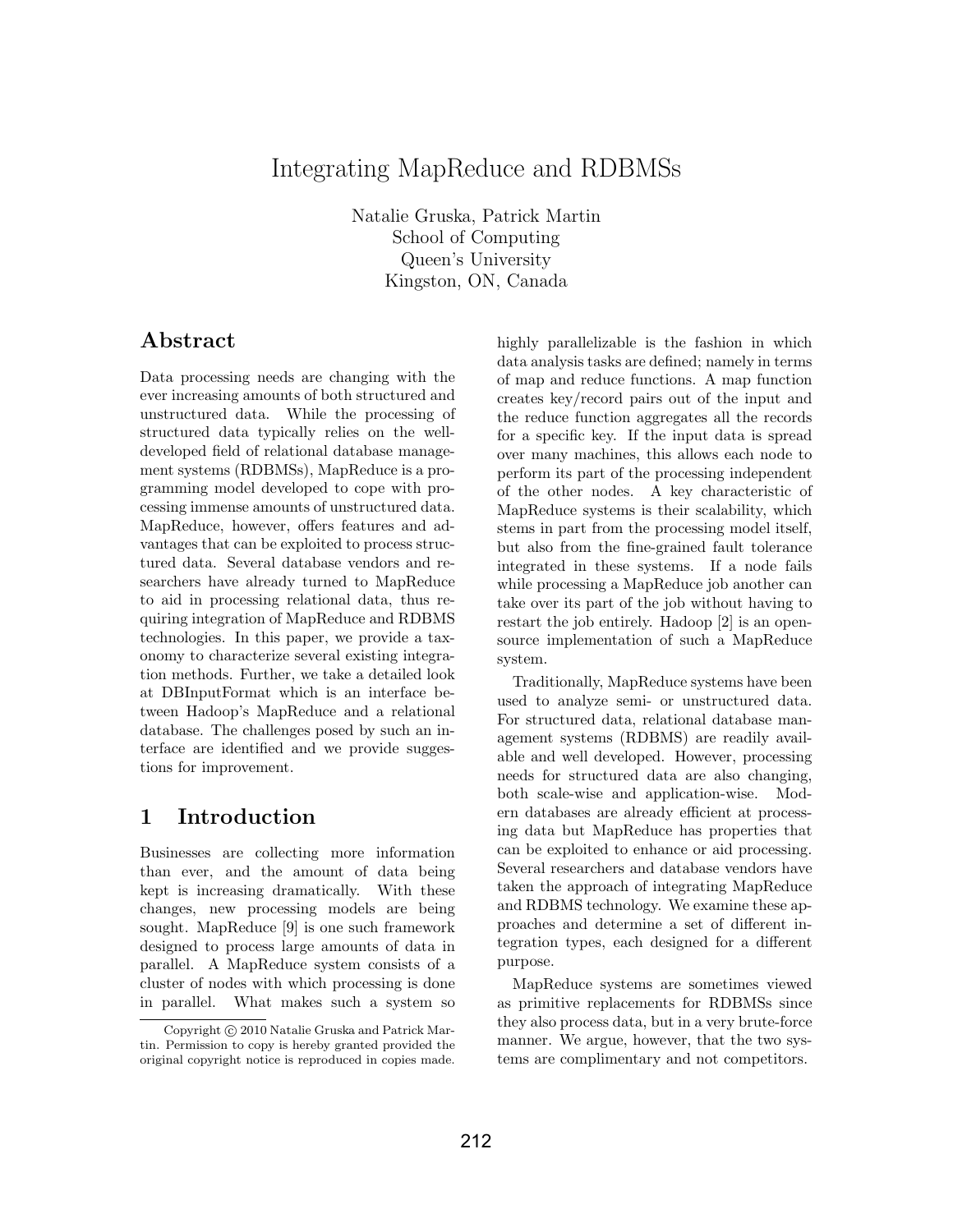The main contribution of our work is a classification and characterization of current MapReduce and RDBMS integration technologies. Furthermore, we investigate an implementation of one particular type of integration, Hadoop's DBInputFormat [1], and point out the challenges this interface poses and provide suggestions for improvement. The remainder of this paper is structured as follows. Section 2 explains the MapReduce processing model in more detail. In Section 3 we present several applications in which MapReduce is useful when processing relational data. Section 4 discusses the MapReduce-RDBMS controversy and points out the advantages and disadvantages of both systems. Our taxonomy of different integration types is presented in Section 5. Sections 6 and 7 present our evaluation of Hadoop's DBInputFormat. In Section 8 we discuss the challenges of integrating MapReduce and RDBMSs and provide suggestions for future research.

# 2 The MapReduce Processing Model



Figure 1: Data flow of the MapReduce processing model.

MapReduce was introduced by Dean and Ghemawat [9]. A MapReduce job consists of two phases: a map phase and a reduce phase. These phases and the overall data flow of a MapReduce job are illustrated in Figure 1. In the map phase, several map tasks each process part of the input. Processing consists of creating a set of key/value pairs out of the input. A sample map task performing a word count is shown in Figure 2. In this case, the keys of the key/value pairs are words and the value is the number of times the word appeared in the input for this map task. The reduce phase consists of combining sets of tuples with the same key. Each reduce task receives all the key/value pairs for a certain key and combines these in some way. For instance, in Figure 2, the values of all the tuples with the key dog are added together to produce the final count of how many times the word appeared in the input.

| Map Task |                                                                | Reduce Task                                   |  |
|----------|----------------------------------------------------------------|-----------------------------------------------|--|
|          | (dog, 1)<br>"dog cat bird" $\rightarrow$ (cat, 1)<br>(bird, 1) | $(\text{dog}, 1) \rightarrow (\text{dog}, 2)$ |  |

Figure 2: Sample map and reduce tasks executing a word count.

# 3 MapReduce and Relational Data

There are several scenarios where it is advantageous to use MapReduce to process relational data and thus interoperation between a RDBMS and MapReduce system is necessary.

MapReduce is used to process large amounts of unstructured or ad-hoc data. Occasionally the processing of this data requires, or could be aided by, structured data stored in a RDBMS. It is often the case that the ad-hoc data is only used a small number of times before being discarded and hence it is not worth the effort of loading the data into a database. In this situation it is more efficient to extract small amounts of relevant information out of the database and use it in the MapReduce job processing the ad-hoc data. For instance, consider an internet company that maintains a database containing customer profiles with information such as customer name, address, and gender. The company would like to analyze or predict user behaviour by examining large amounts of ad-hoc data such as click-stream information. This analysis might benefit from the incorporation of some of the profile information, such as address or gender, to determine more accurate predictions.

Another application of relational data in a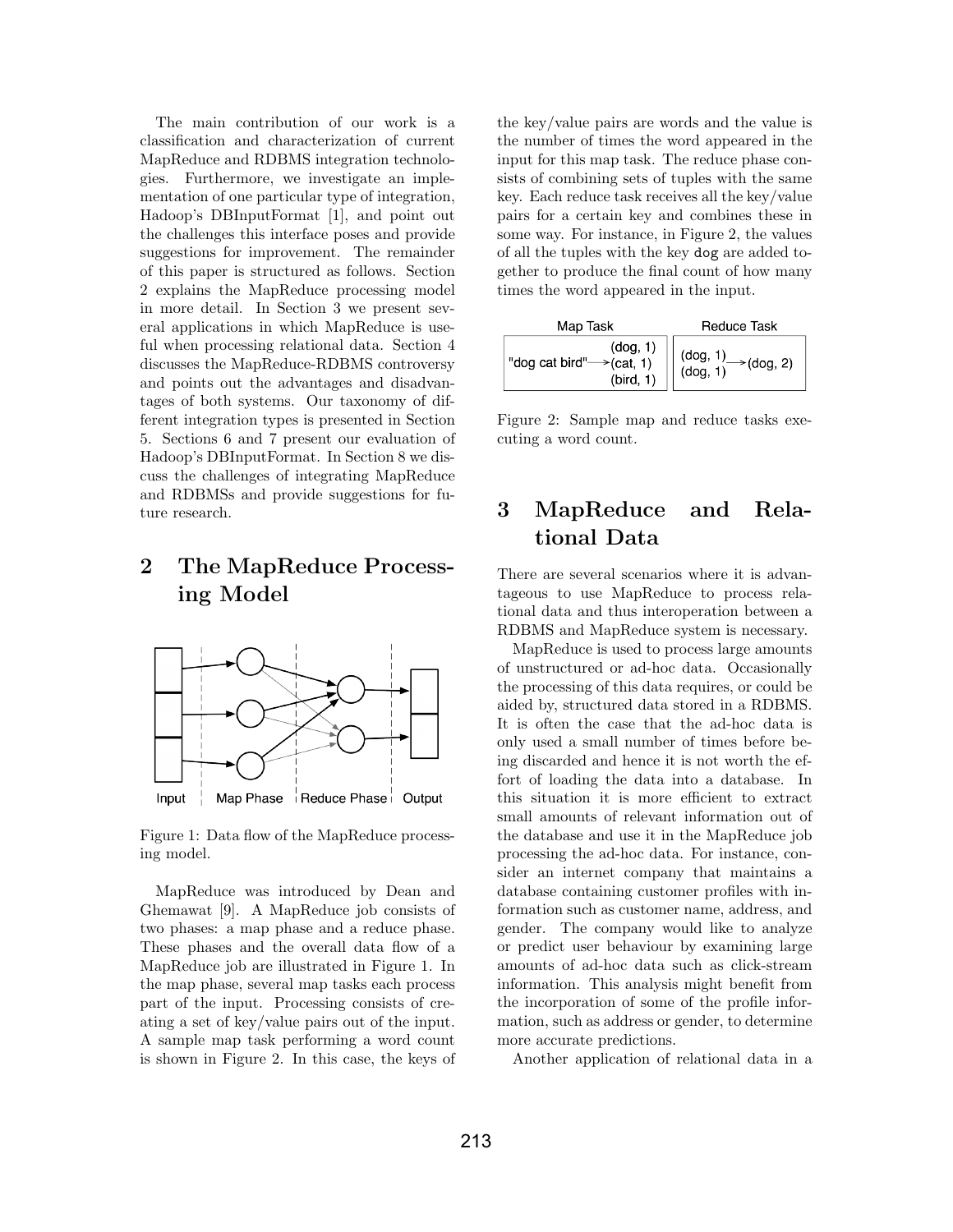MapReduce environment is advanced processing. Advanced processing refers to data processing that is outside a RDBMS's scope. This includes tasks such as machine learning and graph analysis, for which the data would be taken out of the database anyways. It is important to emphasize that advanced processing is not meant to compete with the database's processing abilities, but is outside of the database capabilities. In this category we also include complex user defined functions that it may be possible to execute within the database but in a very limited and inefficient fashion. MapReduce can be used to perform tasks such as machine learning and graph analysis. Chu et al. [7] present a general framework for using MapReduce for machine learning algorithms. Their approach describes how algorithms such as support vector machines, k-means and neural networks can be processed using MapReduce. Rather than being based on using multiple machines, their approach is based on the idea of using multiple cores as the processing nodes, but the underlying concept is the same. Another advanced processing task is graph analysis. Cohen [8] explores the idea of using MapReduce to perform graph algorithmic tasks such as determining vertex degrees and identifying trusses. Trusses are subgraphs of high connectivity which can be very useful when analyzing social networking data. If MapReduce and RDBMS technology is integrated, RDBMSs will benefit from this additional processing power.

Further, as suggested by Stonebreaker et al. [16], a MapReduce system can act as an extract-transform-load (ETL) system, complementing traditional database technology. Thus, MapReduce can be used to extract data from relational databases, process/transform it and load it into a data warehouse. Again, these are tasks that traditional databases are not designed to do.

## 4 MapReduce vs. RDBMS

As a processing model, MapReduce has caused much debate among academics and industry professionals [10, 14, 16]. MapReduce has many avid followers but also many critics, mainly from the database community. The main argument against MapReduce is that it seems to be a step backwards from modern database systems. MapReduce is a very brute force approach without the optimizing and indexing capabilities of modern database systems.

There have been several publications comparing MapReduce and parallel DBMSs. Pavlo et al. published a study comparing Hadoop's MapReduce with two parallel DBMSs [14]. Their experiments showed that both databases were significantly slower at loading data than Hadoop. The data loading time turned out to be one of the databases' main disadvantages as they were much faster at data processing tasks such as grep tasks, aggregation tasks and join tasks. The only task for which the databases did not significantly outperform Hadoop was a user-defined function (UDF) task.

Dean et al. [10] point out some advantages that a MapReduce system has over a parallel database system. Firstly, MapReduce has a very fine-grained fault tolerance meaning if a node fails only a small part of the whole job needs to be restarted. Furthermore, MapReduce is storage system independent and complicated transformations can be easier to express in MapReduce than SQL.

In contrast to the before mentioned work, we examine the integration between the two systems, not the rivalry. There are cases in which MapReduce is more suitable, and cases in which a parallel database excels, each system has its strengths and its weaknesses. Therefore an integration of the two systems is needed. We examine several possible integration methods.

# 5 Integration Taxonomy

The key to understanding the use of relational data in a MapReduce environment is to view the two systems as symbiotic rather than as competitors. Relational database and MapReduce systems each have their own strengths that can be combined to produce powerful systems. Several database vendors, researchers and a MapReduce provider have already taken steps towards combining the strengths of the two systems. While combining the two sys-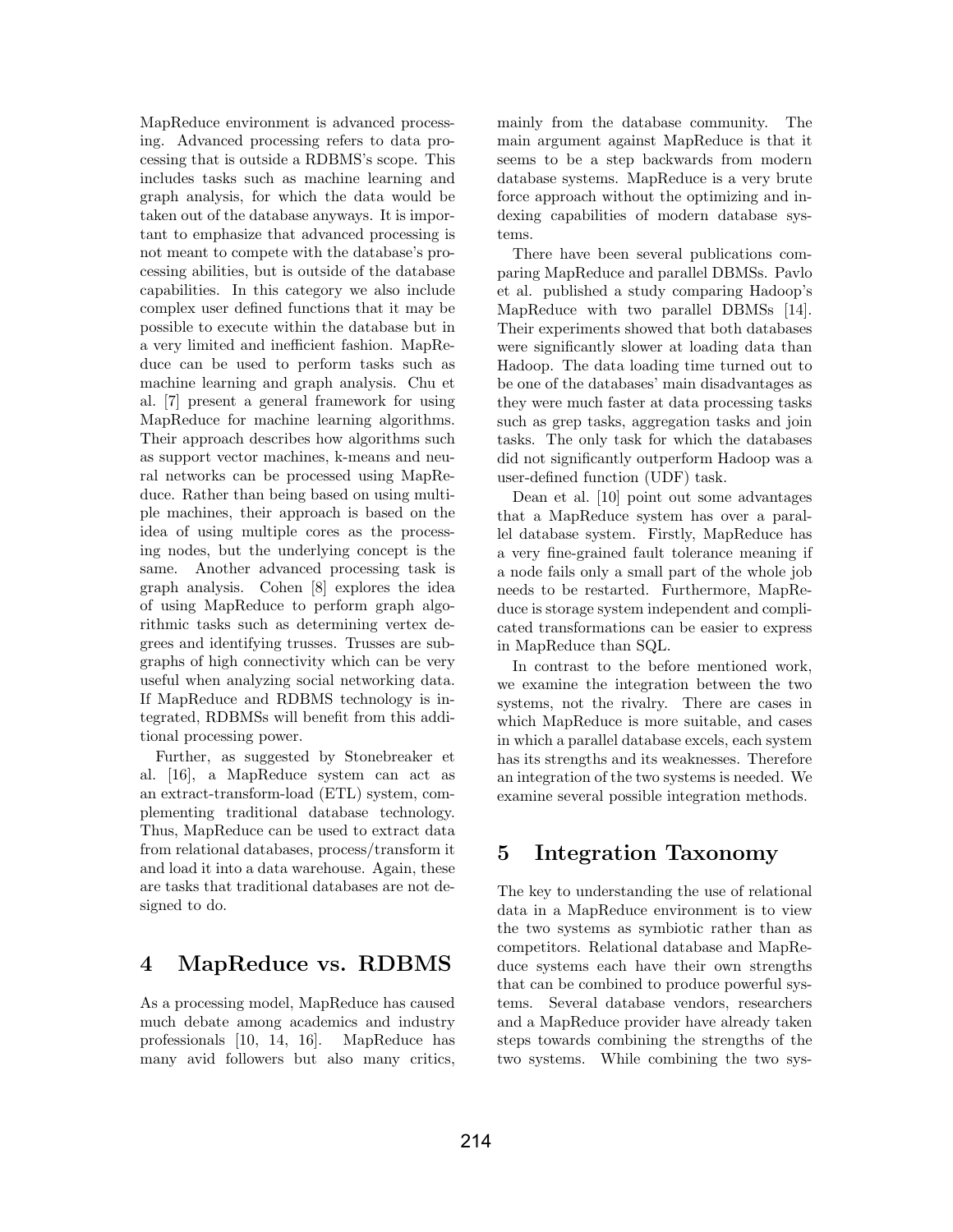tems has advantages, the way in which they are integrated directly influences which advantages dominate. Different types of integration are geared towards different purposes. Identifying and classifying the different types of integration helps to clarify why this integration is necessary and what kind of integration best suits a certain situation. Also, it helps to identify areas in which current systems are lacking, further research is required and which types of systems are most promising. In examining the current technologies we identify three types of integration; *MapReduce Dominant*, *RDBMS Dominant*, and *Loosely-Coupled*. An overview of the key characteristics of each type is shown in Figure 3.

### 5.1 MapReduce Dominant

Systems that are classified as MapReduce Dominant (MRD) are MapReduce systems with relational database technology added. Since MapReduce is the primary technology, most of MapReduce's properties such as automatic parallelization and fine-grained fault tolerance are retained. As such, MRD systems are aimed at processing very large amounts of both structured and unstructured data. It is not uncommon for modern businesses to have data warehouses as large as petabytes. The processing of data at this scale needs to be done in parallel to be efficient. However, there are problems with scaling traditional parallel relational databases to this level. Failures become very common and a cluster of homogeneous machines is usually required. A MapReduce system is capable of dealing with both of these issues. Nevertheless, MapReduce by itself lacks many of the features a database system provides, such as query optimization. Integrating relational database technology into a MapReduce system allows it to leverage such features.

To the best of our knowledge, HadoopDB [5] is the only current implementation of an MRD system. HadoopDB is a hybrid of Hadoop's MapReduce and the PostgreSQL database system. Hadoop acts as the coordination and communication layer, and individual database systems are part of the storage layer. Each node in the Hadoop cluster runs an instance of a database system in addition to the Hadoop distributed file system. When HadoopDB receives an SQL query, it is translated into a MapReduce job which is then broken into queries for the individual databases. At the database level, the optimizer and indexing capabilities can then be exploited to process the individual queries. However, only the queries that get pushed to the database layer are optimized by database query optimizers. Optimization of the MapReduce job as a whole relies on more primitive methods. Also, because of the integration of databases, MRD systems suffer from longer data loading times than regular MapReduce systems. Because of MapReduce's large required scale, these systems are not suitable for everyday relational database tasks at smaller scales and are not meant to replace relational databases, but rather analyze massive quantities of structured data.

HadoopDB is easily scalable since the set of machines in the Hadoop cluster does not need to be homogeneous and node failures are dealt with in a fine-grained fashion. Further, this type of system is suitable for semi-structured data and unstructured data as well as structured since it retains all of Hadoop's capabilities.

#### 5.2 RDBMS Dominant

While MRD provides scale and fault tolerance to the processing of massive amounts of data, RDBMS Dominant (DBD) focuses on extending a database system's capabilities in terms of its processing abilities. Extended processing abilities can be helpful when doing tasks such as click-stream sessionization [11]. A parallel database is already like a Hadoop cluster in that there are many nodes which can be used in parallel to process data. DBD systems are not necessarily MapReduce systems in the conventional sense, but have properties that enable MapReduce-like computations. The DBD category consists of relational database management systems that have MapReduce functionality. RDBMSs are very efficient at regular database tasks, however, when it comes to user defined functions (UDFs), their abilities are lacking. Many applications are difficult to express in SQL, and thus UDFs are needed. However, traditional UDF frame-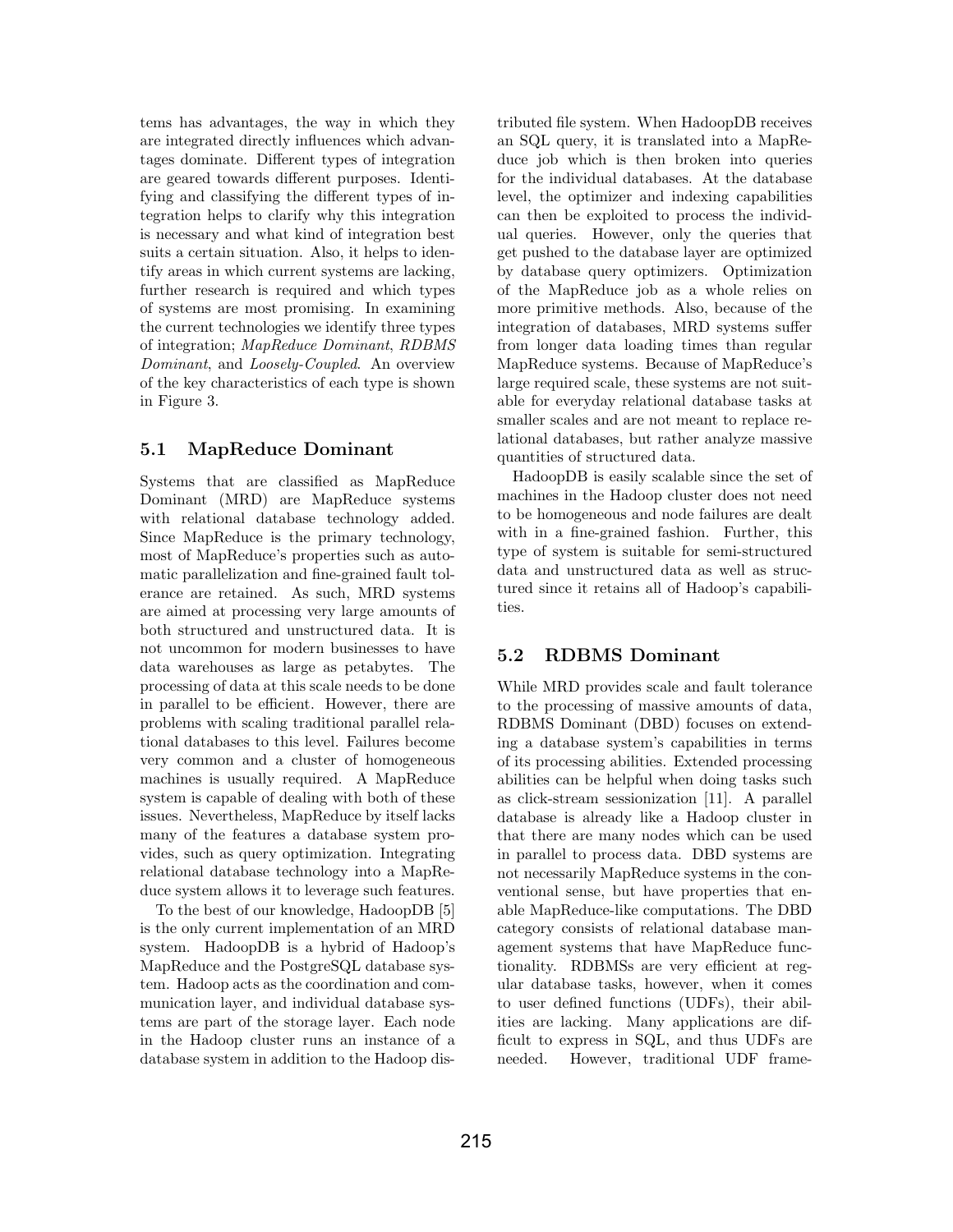|                  | <b>MapReduce Dominant</b>                                                      | <b>RDBMS Dominant</b>                                      | Loosely-Coupled                                                                      |
|------------------|--------------------------------------------------------------------------------|------------------------------------------------------------|--------------------------------------------------------------------------------------|
| Purpose          | Process large amounts of<br>structured and unstructured<br>data                | Add additional processing<br>abilities to database systems | Enable MapReduce to<br>process relational data in a<br>simple manner                 |
| Strengths        | • fault tolerant<br>• scalable                                                 | • enhanced UDF<br>capabilities                             | • no new technology<br>required<br>• flexible in terms of input/<br>output databases |
| <b>Drawbacks</b> | · limited relational<br>processing<br>• relational only at<br>individual nodes | • no additional fault<br>tolerance                         | · difficult data transfer<br>between systems<br>· limited optimizing<br>capabilities |

Figure 3: Overview of the different types of MapReduce-RDBMS integrations.

works are very restrictive in that they are not relation-in relation-out operators and do not parallelize well. In general DBD approaches attempt to enhance, redefine or expand the UDF framework in parallel databases to support MapReduce like computations. This is a common approach among data warehouse vendors.

Aster Data has developed an approach to user-defined functions called SQL/MapReduce  $(SQL/MR)$  [11].  $SQL/MR$  is designed to overcome the limitations of UDFs by enabling parallel computation of procedural functions across hundreds of servers. Functions defined with this framework are polymorphic, inherently parallelizable and composable, meaning their input and output behaviour is equivalent to an SQL subquery. Hence, they can easily be integrated into the processing pipeline. The functions themselves are defined in a fashion similar to MapReduce's map and reduce functions.

Greenplum has also developed a RDBMS that incorporates MapReduce processing [12]. At its core, the system consists of a single parallel data-flow engine that processes both SQL and MapReduce jobs. Unifying MapReduce and RDBMS functionality in this way allows for the integration of MapReduce and SQL code. SQL queries can use the output from MapReduce jobs as virtual tables and MapReduce jobs can use SQL queries as input.

Chen et al. [6] take a more general approach to enhancing processing abilities. Since regular UDFs are not relation-in relation-out operators they cannot be composed with other relational operators. Another significant drawback is that in many systems, for UDFs to be efficient they must be coded with complex interactions with the internal data structures of the DBMS. This leads to either very inefficient UDFs or requires developers with deep knowledge of the DBMS. Chen et al. solve this problem through a conceptual extension to the SQL language; relation valued functions (RVF). RVFs wrap complex applications which can then be integrated into query processing. They also propose RVF-shells to be responsible for the interactions with the database so that RVF developers are shielded from DBMS internal details. Although this method can be used to do MapReduce like computations it is more powerful in that it is not restricted to these computations.

#### 5.3 Loosely-Coupled

Loosely-coupled integration is a category of approaches in which a MapReduce system and RDBMS interact with each other but remain separate. This approach is motivated by its simplicity, flexibility and ability to provide the system's capabilities to each other while keeping them isolated. Vertica [4] uses this kind of interfacing in its communication with Hadoop. Hadoop also provides an interface for interacting with any database that supports a JDBC [3] connection. There are several advantages to this kind of approach. It can be used to trans-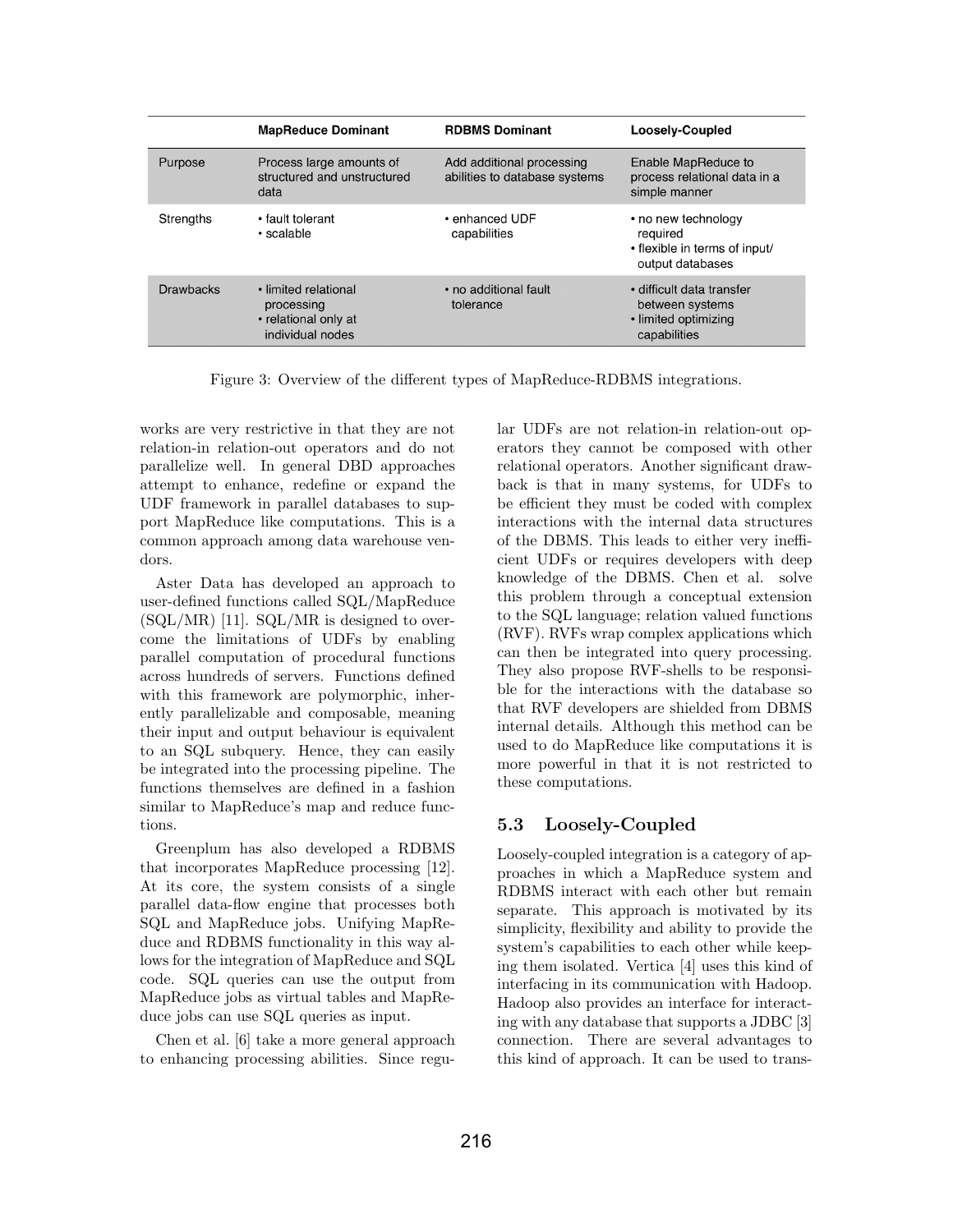fer data between databases since the input and output databases of a MapReduce job can differ, this makes the MapReduce system useful as an ETL system. Also, no new technology or hardware is required, as long as a database and a MapReduce cluster are already present. Because the systems are independent of each other they can be configured individually and the size of the MapReduce cluster is flexible. This makes running the MapReduce cluster in a cloud environment with flexible resources possible. As for scale, fault-tolerance and processing abilities of the individual systems, these attributes are not changed through interfacing the two systems. The interface simply provides an opportunity for using a MapReduce system to process data that is present in a database or writing the result of a MapReduce job to a database.

On the negative side, there is no true integration of SQL and MapReduce so a programmer using a Loosely-coupled system needs to be able to write and understand SQL queries and MapReduce programs. Domain-specific languages such as Pig [13], Hive [17] and Sawzall [15] that are built on top of MapReduce do exist. Although several of these languages are based on SQL, they do not incorporate the traditional relational data model used in relational databases. Rather, each language comes with its own, usually more simplistic, definition of a data model.

Another drawback of a Loosely-coupled approach is that the systems have no knowledge of each other which makes optimizing certain MapReduce jobs and queries difficult. The way in which data is accessed and transferred between the two systems has a significant effect on the efficiency of a Loosely-coupled approach. Being the most readily available approach, an evaluation and discussion of a specific interface is provided in Section 7.

# 6 Hadoop's DBInputFormat

With version 0.19, Hadoop added a DBInput-Format [1] component to its distribution. This feature allows users to easily use relational data as input for their MapReduce jobs.

The following sections outline where this DBInputFormat fits with respect to specifying a MapReduce job and how it can be used.

## 6.1 A Hadoop MapReduce Job

To define a MapReduce job, the user is required to specify several components. First, the semantics of the job are defined through a map function and a reduce function, which the user usually programs. Furthermore it is necessary to specify an input format and an output format for the job. The input format defines where the data for the job comes from, how it is broken into records (key-value pairs as input to the map jobs) and how the data is split among the different map tasks which also defines how many map tasks are required. DBInputFormat is an example of such an input format. DBInputFormat is a class provided by Hadoop to do all the above mentioned tasks in order to properly read data from a relational database. The details of DBInputFormat are presented in Section 6.2.

### 6.2 DBInputFormat Specifics

Hadoop's DBInputFormat works with any database that supports JDBC. This means the database can be located anywhere and can have any configuration as long as Hadoop is able to access it using JDBC.

There are two ways to specify exactly which data is required from the database:

Selection based specification. This method requires the user to specify a single table, the attributes to select, filter conditions and an attribute by which the results are ordered. This type of specification does not require the user to write any SQL since Hadoop generates the SQL queries from the user's specifications. Hence it is more difficult for the user to make errors using this kind of input, but the types of queries that can be produced are constrained.

Query based specification. This method provides the user with more flexibility than the selection based specification since the user may specify an arbitrary SQL query as long as it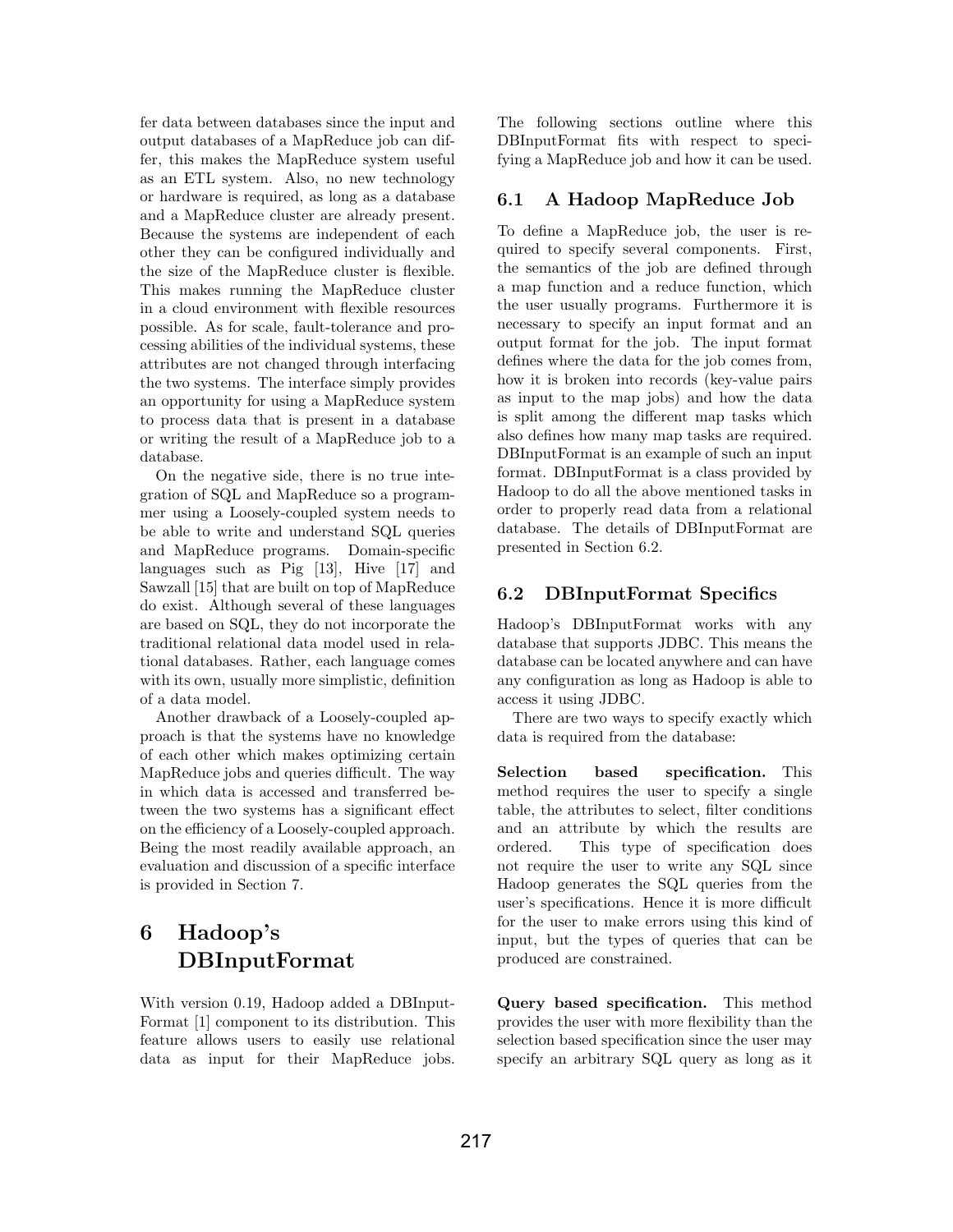contains an order-by clause.<sup>1</sup> In addition to the actual query, the user is required to specify a second query which returns the number of results of the first query.

# 7 Experimenting with DBInputFormat

The goals of our experiments with Hadoop's DBInputFormat were the following:

- *•* To determine how Hadoop reads data from the database; what queries it sends to the database and how it splits the data among different map tasks.
- To compare the efficiency of reading data from a database to reading data from files contained in the Hadoop Distributed File System (HDFS).
- *•* To determine the effect of using a complex query to retrieve data from the database.

### 7.1 Setup

The setup for our experiments consisted of a single machine running Hadoop 0.20.1 and MySQL 5.1.45. Although this simple setup cannot express Hadoop's true processing power, we believe it suitable for our purposes since we are examining the behaviour of Hadoop and its interaction with the database, and not evaluating computing power or performance. The experiments were performed on a system with a 2.26 GHz Intel Core Duo processor and 4GB RAM. Hadoop 0.20.1 was installed in pseudo-distributed mode. Since the setup consisted of a single machine, each of the Hadoop components, such as the coordinating node and the worker node, ran as a process.

### 7.2 Data Setup

The MySQL database was set up to contain two sets of tables; Employees with 500,000 records, and EmployeesLarge with 5,000,000 records. Each of the records contained the attributes name, salary and hobby, with the hobby attribute being uniformly distributed among eight different values.

To compare Hadoop's performance using input from a database to its performance using input from text files, files that were equivalent to the contents of the database tables were needed. We created text files for each database table in two fashions: single file and multiple files. In the single file method all the records are in a single file. In the multiple file method the records are evenly distributed among 10 files. Within the text files a record is represented by a line on which the attribute values are separated by commas. These files are then loaded into Hadoop's file system.

### 7.3 Produced Queries

To determine the kind of queries that Hadoop sends to the database when using DBInputFormat, we ran a MapReduce job using just the hobby attribute from the Employees table as input and logged the queries sent to the database system. The specification of the input was done using the selection based method (see Section 6.2). The following queries were logged:

SELECT COUNT(\*) FROM Employees

SELECT hobby FROM Employees ORDER BY hobby LIMIT 250000 OFFSET 0

SELECT hobby FROM Employees ORDER BY hobby LIMIT 250000 OFFSET 250000

Hadoop sent three very similar queries to the database. The first query returns the total number of results. Hadoop requires this number to know how many input records there will be so that they can be split across appropriately many map-tasks. In this case, two map tasks were assigned, which are responsible for the two latter queries. Each map task executes the query and selects only the subset of results it was assigned. Other MapReduce jobs followed this same pattern of queries: an initial query to retrieve the number of results followed by one query per map task. The problem with

<sup>&</sup>lt;sup>1</sup>There is nothing that will prevent a query without an order-by clause from being executed but the results are not guaranteed to be accurate.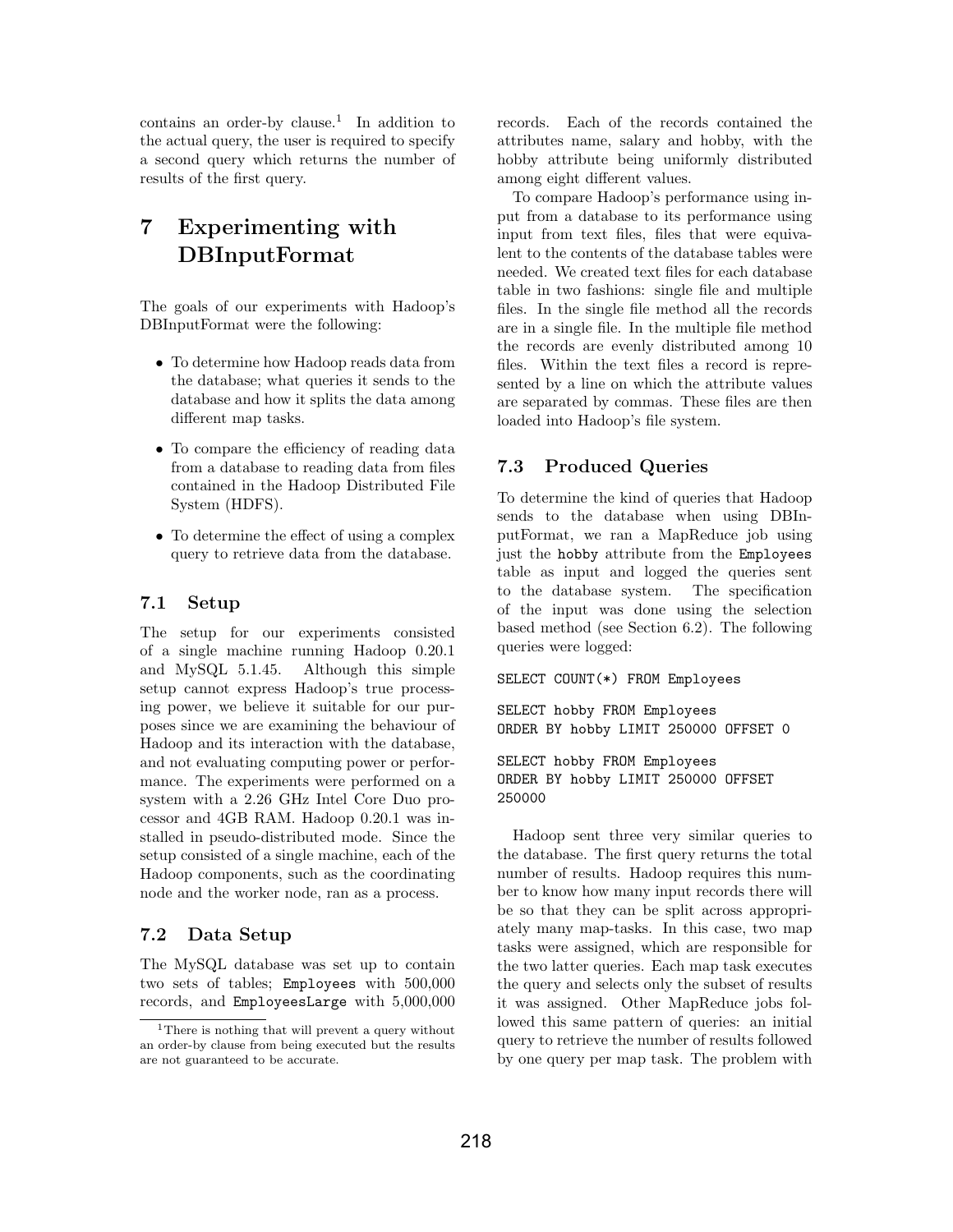using LIMIT and OFFSET to split the results is that the whole result set is calculated for every map task.

The significance of the order by clause can be seen in these queries since this clause ensures that the results are ordered the same way every time the query is executed. Such a consistent order is required so that the map tasks receive disjoint and covering subsets of the query result.

There are several significant disadvantages to this method of retrieving records from the database:

- *• Same query is executed many times.* Executing the same query multiple times has a negative effect in that every map task has to wait for the whole query to complete. Also these queries are sent to the database system in parallel, meaning it has more work to do and will likely take longer to process the queries. For a small number of map tasks this effect may not always be significant but if there are hundreds of map tasks—the scale at which MapReduce systems are meant to be used—the effect could be dramatic.
- *• Database cannot change during job execution.* The same query is executed multiple times during the same MapReduce job. Since the partitioning of the results among different map tasks depends on the order of the results, if the set of results changes during the execution of the MapReduce job, its output will be inaccurate. Therefore, the results of the query need to be kept consistent in some way. All changes to the database that could affect the query result could be blocked during the execution of the MapReduce job or a timestamp based filtering could be applied to the query results.

### 7.4 Reading Data

To compare the efficiency of reading data using the DBInputFormat to reading data from files contained in the HDFS we executed equivalent MapReduce jobs several times, varying the input source (see Section 7.2 for specifics on the



Figure 4: Execution times of a MapReduce job using different input sources.

input data). We then compared the total execution time of the jobs.

Figure 4 shows the results of these experiments. We ran the Hadoop job on two different sizes of input—500,000 records and 5,000,000 records. For the smaller input, the job that read data from a single file and the job that read data from the database took an almost equal amount of time. However, the job that read data from 10 files was significantly slower. This is likely due to the fact that Hadoop initiates at least one map task for each input file. In this case, this resulted in 10 map tasks and the overhead of running the map tasks greatly outweighed the small amount of data processed by each task. The numbers on top of the bars in Figure 4 indicate the number of map tasks assigned to that job.

For the larger input size—5,000,000 records—the overhead of running 10 map tasks is no longer as significant since each task has more data to process. Hence, the execution time of the job reading from 10 files comes very close to that of the job reading from a single file. Noteworthy is that the 10 file job completes faster than the database job. We ran an additional experiment for the larger input size—Database\* in Figure 4. Since Hadoop only assigned 2 map tasks to the job reading data from the database, and the file reading jobs had at least 4, we thought it might increase the database job's performance if the number of map tasks was increased. However, as seen in Figure 4 increasing the number of map tasks had a drastically negative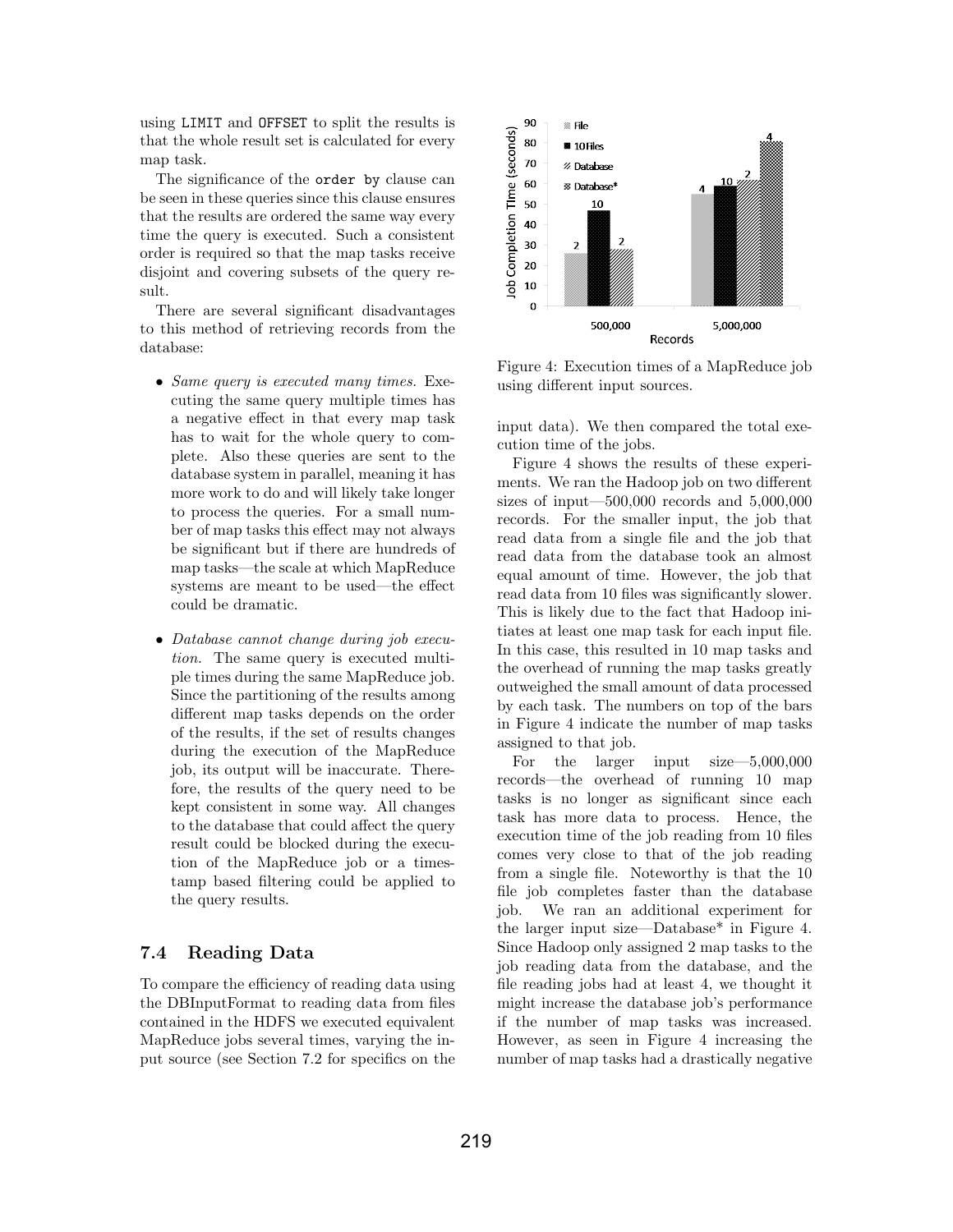effect. The decrease in performance can be explained by the fact that for each additional map task the query to the database is executed an additional time, thus increasing the number of map tasks and the number of queries that need to be run, which puts a strain on the system.

### 7.5 Complex Queries

To test the effect of using the result of a complex query as input for a Hadoop job, additional tables were added to the database. In addition to the tables described in Section 7.2, two more tables—Pets and PetsLarge containing 200,000 and 2,000,000 records respectively were created. Each record in the tables represented a pet owned by an employee and consisted of the attributes id, owner which referred to a record in either Employees or EmployeesLarge—, and a type. There were five different types which were uniformly distributed.

One argument for using input from a DBMS in MapReduce jobs is that this allows the database to do some preprocessing. However, for preprocessing to be effective, the queries sent to the database must be more complex than a simple projection query as experimented with in Section 7.4. To measure the effect of using a complex query as input we performed further experiments. The query for these experiments involved a dependent subquery which makes it more complex to process. Figure 5 shows the execution time for Hadoop jobs using the results from this query as input under variation of input size and number of map tasks. For both input sizes, the job using 4 map tasks took longer to complete than the job using 2 map tasks. The difference was much more prominent for the larger input size. This effect can again be explained by the fact that the query is executed once for each map task. The more significant difference between 2 and 4 map tasks for the larger input is due to the longer processing time of the query. Running just the query in MySQL without Hadoop took around 4 seconds for 500,000 records and 44 seconds for 5,000,000. Hence the advantage of the database's preprocessing becomes less valuable as the number of map tasks increases.



Figure 5: The execution times of a MapReduce job using results from a complex SQL query as input.

## 8 Challenges

#### 8.1 DBInputFormat

Hadoop's implementation of DBInputFormat highlights some of the challenges of using a loosely-coupled approach to link RDBMSs and MapReduce. Firstly the input data, which is defined through a query, needs to be partitioned so that multiple map tasks can work on the data concurrently. DBInputFormat performs this split in a very primitive way: by executing the query once for each map task and then selecting a specific subset of the results. This is a waste of resources since theoretically the result of the query needs to only be calculated once. One option would be to split the query in such a way that each map task only executes a subset of the query and only gets the results it is to process instead of executing the whole query and selecting a subset of the result. However, splitting arbitrary queries in such a way is a very complex problem. Vertica solves this problem in its interface with Hadoop by allowing the user to specify a list of different selection conditions. Each map task then runs a query with one of these conditions. The list of conditions can also be the result of a query. This implementation pushes the splitting of the input to the user. While potentially resulting in a more efficient execution, this method is highly susceptible to data skew and to be efficient the user must have knowledge of what the data looks like. For instance, a user could choose a set of query conditions for which al-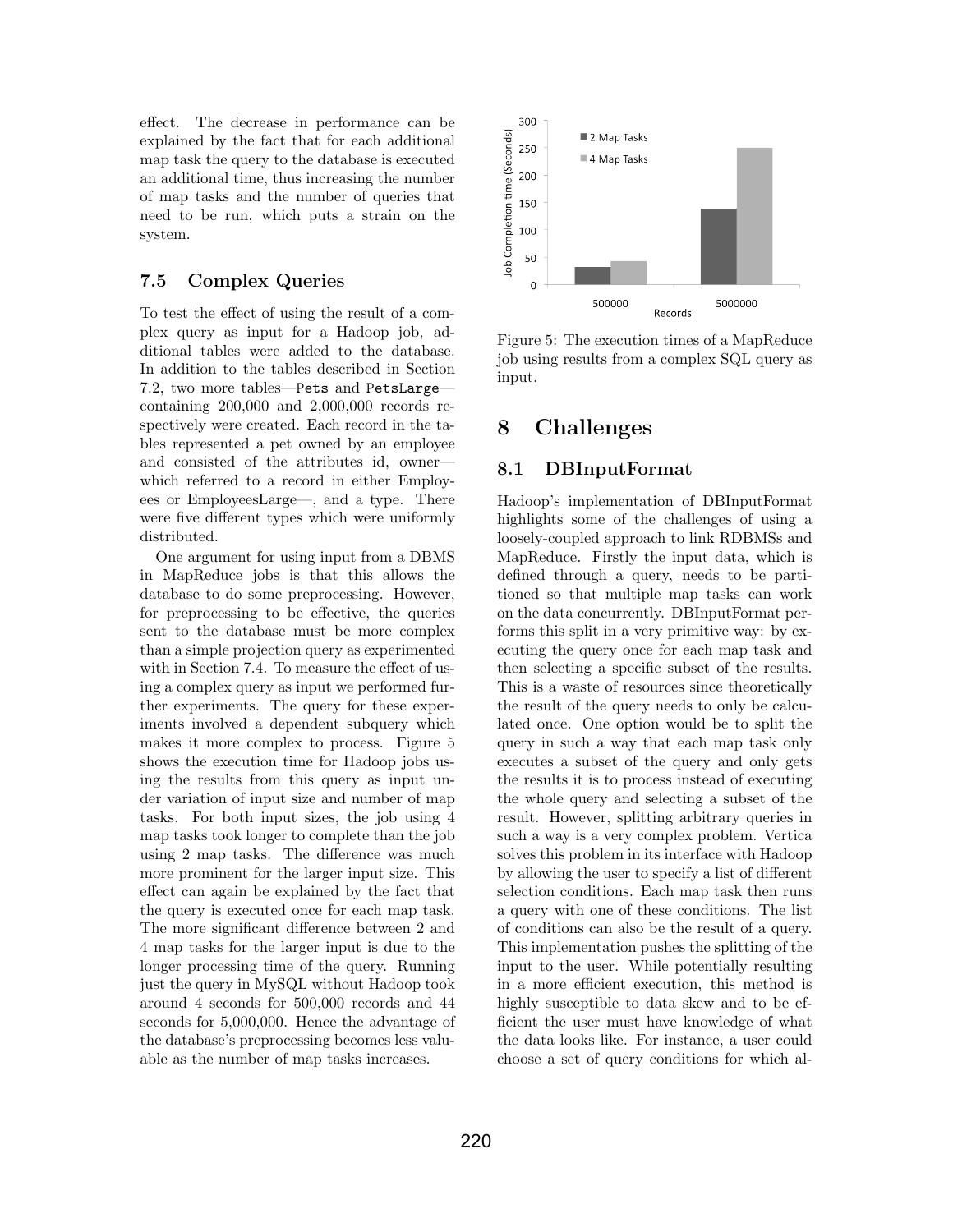most all the results fall into the same category and are thus in the same data split and processed by the same map task. To avoid this, and take advantage of the database's advanced optimizing capabilities and system tables, the database itself would have to split the query.

Furthermore there is the challenge of data in the database being modified while the MapReduce job is executing so that when the query is executed at different times there is a different result set. This problem could be solved by simply executing the query once externally, saving the results into a text file and manually loading this file into the Hadoop file system. This file can then be used as input for the MapReduce job instead of directly retrieving the data from a database. While likely being more efficient, this method of dealing with the problem is more difficult and hands on and defeats the intention of integrating the two systems. Another option would be to create a view—temporary database table—containing the query result from which subsequent queries can select parts. This will still result in the database being queried multiple times, however, the query result is only calculated once. The view can be removed once the MapReduce job is finished. Perhaps an even more efficient option would be to have an operator in the query processing pipeline that already performs the partitioning of the query result and stores it in multiple views. The subsequent queries can then each read one of the views. This approach, however, would involve modifying the database implementation.

### 8.2 General

As each type of integration has its own purpose, it also has its own set of challenges. For MapReduce Dominant (MRD) systems, which are mainly used to process extremely large amounts of structured and unstructured data, one challenge is optimizing MapReduce jobs to take full advantage of the databases at each node. HadoopDB implements some of this optimization but there is much room for improvement. Also, very important is the partitioning and distribution of data to the different nodes. In parallel database systems, relations are often moved from one node to another while processing a query, for MRD systems this is not possible. Thus, much care must go into how the data is partitioned.

RDBMS Dominant (DBD) systems enhance the processing capabilities of parallel databases. These systems also pose several challenges. In particular, advanced optimization techniques for the MapReduce jobs are needed: optimization of the job as part of a query plan, and of the job itself. Further, the main disadvantage of DBD systems compared to MRD systems is that they do not scale as well. If a finer-grained fault tolerance can be introduced to these systems so that when a node fails the whole query does not have to be restarted, then this disadvantage can be overcome.

Loosely-Coupled systems are useful as ETL systems and in cases when MapReduce and RDBMSs already exist and need to be interfaced with each other. As discussed in Section 8.1, the way in which data is transferred from one system to another is critical to performance and requires future research. Improvements in this interface are necessary for it to be applicable at a large scale. Further, languages to integrate relational data and SQL into MapReduce jobs are lacking. For instance a language, or extension to an existing language, which can be compiled into Hadoop jobs using DBInput-Format as input.

For all types of systems, data loading and placement are key to efficiency, as they are in traditional database systems. Data loading is one of the main drawbacks to using relational database systems since it takes a significant amount of time. Work on parallelizing this loading can make it more efficient. How the data is partitioned and what indexes are created is also very important and relevant to all types of systems.

## 9 Summary

Although MapReduce was originally created to cope with large amounts of unstructured data, there are advantages in exploiting it to process relational data, such as scale and additional processing capabilities. Thus, RDBMS and MapReduce should not be regarded as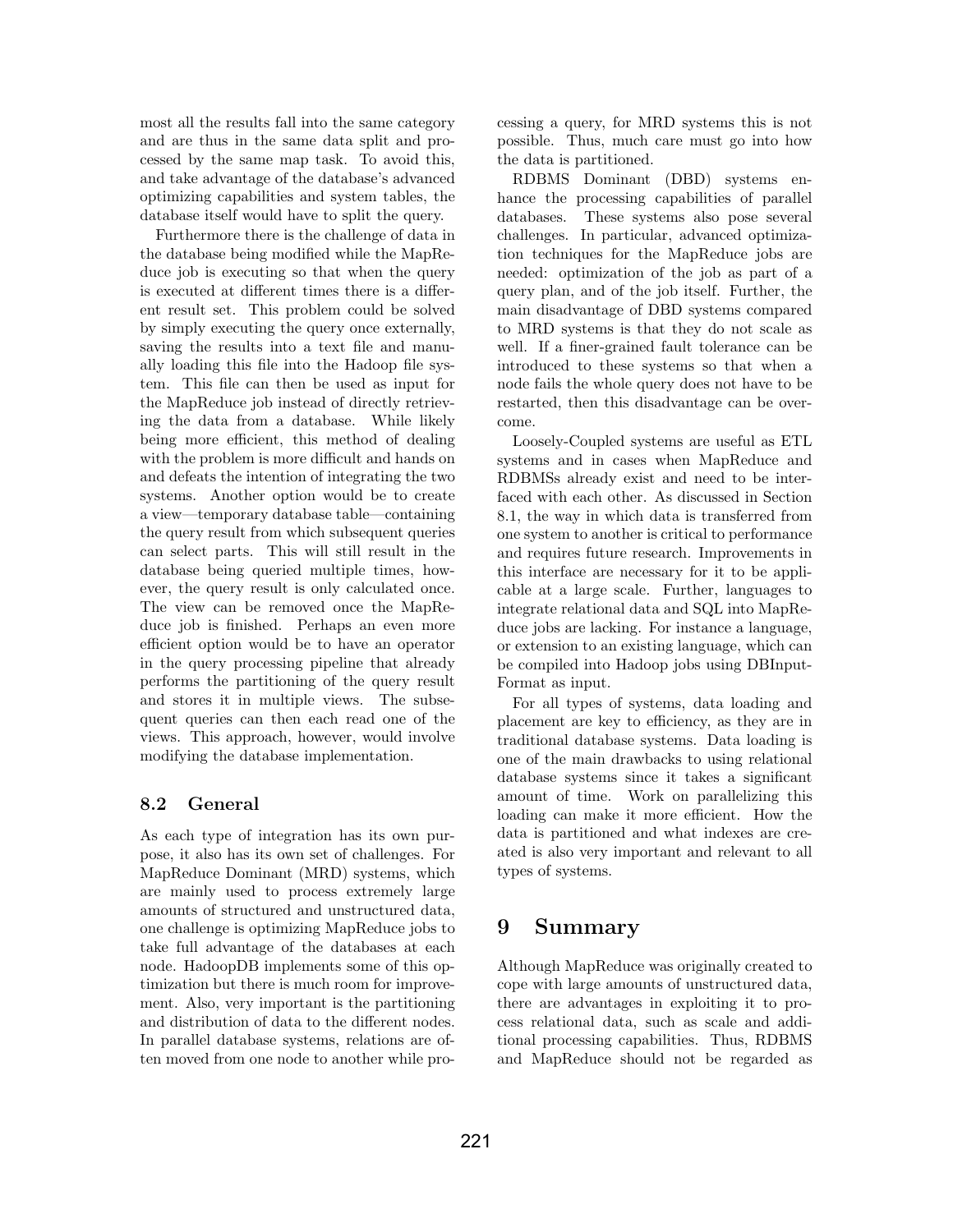rival systems, but rather as complimentary. Exactly which advantages an integration of the two systems has to offer depends strongly on the type of integration. We have examined existing integrations and classified them into three categories: MapReduce Dominant, RDBMS Dominant, and Loosely-Coupled. We have found that one specific implementation of the Loosely-Coupled approach, Hadoop's DBInputFormat, has much room for improvement. Currently, the manner in which data is extracted from a relational database is unnecessarily repetitive and hence wasteful of resources. Combining MapReduce and RDBMS technologies has the potential to create very powerful systems. However, each type of MapReduce-RDBMS integration also has its own set of challenges that need to be addressed by future research.

## About the Authors

Natalie Gruska is a MSc candidate in the School of Computing at Queens University. She holds a BSc from Saarland University in Germany. Her research interests include database system performance, autonomic computing systems and cloud computing. She can be reached at gruska@cs.queensu.ca.

Patrick Martin is a Professor in the School of Computing at Queens University. He holds a BSc from the University of Toronto, MSc from Queens University and a PhD from the University of Toronto. He is also a Faculty Fellow with the IBM Centre for Advanced Studies in Toronto, ON. His research interests include database system performance, Web services and autonomic computing systems. He can be reached at martin@cs.queensu.ca.

# References

- [1] DBInputFormat. http://hadoop.apache.org/common /docs/current/api/org/apache/hadoop/ mapred/lib/db/DBInputFormat.html.
- [2] Hadoop. http://hadoop.apache.org/.
- [3] JDBC. http://java.sun.com/javase/ technologies/database/.
- [4] Vertica. http://www.vertica.com/.
- [5] Azza Abouzeid, Kamil Bajda-Pawlikowski, Daniel Abadi, Alexander Rasin, and Avi Silberschatz. HadoopDB: An Architectural Hybrid of MapReduce and DBMS Technologies for Analytical Workloads. In *VLDB'09: Proceedings of the 2009 International Conference on VLDB*, August 2009.
- [6] Qiming Chen, Andy Therber, Meichun Hsu, Hans Zeller, Bin Zhang, and Ren Wu. Efficiently support MapReduce-like computation models inside parallel DBMS. In *IDEAS '09: Proceedings of the 2009 International Database Engineering and Applications Symposium*, pages 43–53, New York, NY, USA, 2009. ACM.
- [7] Cheng T. Chu, Sang K. Kim, Yi A. Lin, Yuanyuan Yu, Gary R. Bradski, Andrew Y. Ng, and Kunle Olukotun. Map-Reduce for machine learning on multicore. In *In Proceedings of Neural Information Processing Systems Conference*, pages 281–288. MIT Press, 2006.
- [8] Jonathan Cohen. Graph Twiddling in a MapReduce World. *Computing in Science and Eng.*, 11(4):29–41, 2009.
- [9] Jeffrey Dean and Sanjay Ghemawat. MapReduce: simplified data processing on large clusters. In *OSDI'04: Proceedings of the 6th conference on Symposium on Operating Systems Design & Implementation*, pages 137–150, Berkeley, CA, USA, 2004. USENIX Association.
- [10] Jeffrey Dean and Sanjay Ghemawat. MapReduce: a flexible data processing tool. *Commun. ACM*, 53(1):72–77, 2010.
- [11] Eric Friedman, Peter Pawlowski, and John Cieslewicz. SQL/MapReduce: a practical approach to self-describing, polymorphic, and parallelizable user-defined functions. *VLDB'09: Proceedings of the 2009 International Conference on VLDB*, 2(2):1402– 1413, 2009.